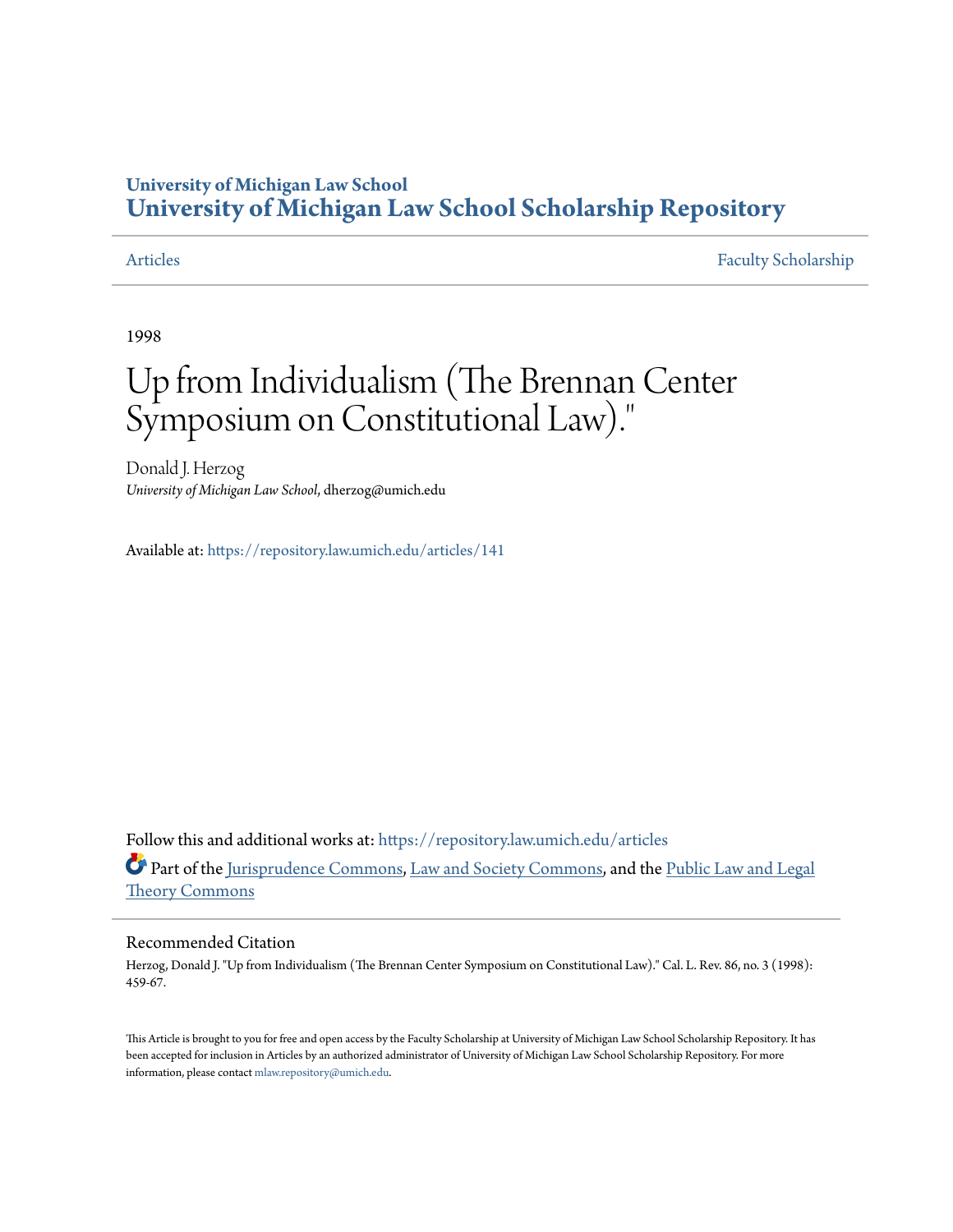# **Up from Individualism**

## Don Herzogt

I was sitting, ruefully contemplating the dilemmas of being a commentator, wondering whether I had the effrontery to rise and offer a dreadful confession: the first time I encountered the countermajoritarian difficulty, I didn't bite. I didn't say, "Wow, that's a giant problem." I didn't immediately start casting about for ingenious ways to solve or dissolve it. I just shrugged. Now I don't think that's because my commitments to either democracy or constitutionalism are somehow faulty or suspect. Nor do I think it's that they obviously cohere. It's rather that the framing, "look, these nine unelected characters can strike down a statute passed in procedurally valid ways by a democratically elected legislature," struck me as unhelpful.

As I say, I was wondering whether I had the effrontery to rise with this dreadful confession. I decided that I didn't. I'm just a commentator, after all, and I'm not allowed to suggest that we change the subject. Besides, to be more serious, I admire Professor Michelman for having the courage of his convictions. He is relentless in pursuing the implications of his starting premises. So **4I** want to suggest several ways in which his problem is both more and less complicated than he believes. Identifying the political and conceptual price we pay for framing matters this way, seeing to just what extremes we are driven, might help persuade us to step back and try to frame things differently.

Recall Frank's distinction between liberal and populist theories of self-government. The liberal holds that each and every individual must be self-governing; the populist holds that it's enough if we are members of a community that is self-governing.' I want to underline a point that Frank concedes: what he styles the liberal view is impossible. That has nothing to do with judicial review. It has only to do with minorities. Every time the state acts against my will-indeed every time the state acts in ways I haven't commissioned-I am not self-governing. Not, at least, on a captious account of self-government. If I may tease Frank just a bit on the strange ideological company he's keeping here, 'this is just the view that drove Lysander Spooner, nineteenth-century lawyer and

Copyright **0 1998** California Law Review, Inc.

t Professor of Law and Professor of Political Science, University of Michigan. My thanks to Frank Michelman, generous and perceptive as ever in his conversations about this comment.

*<sup>1.</sup> See* Frank I. Michelman, *Brennan and Democracy,* 86 **CALIF.** L. REv. 399,402-03 (1998).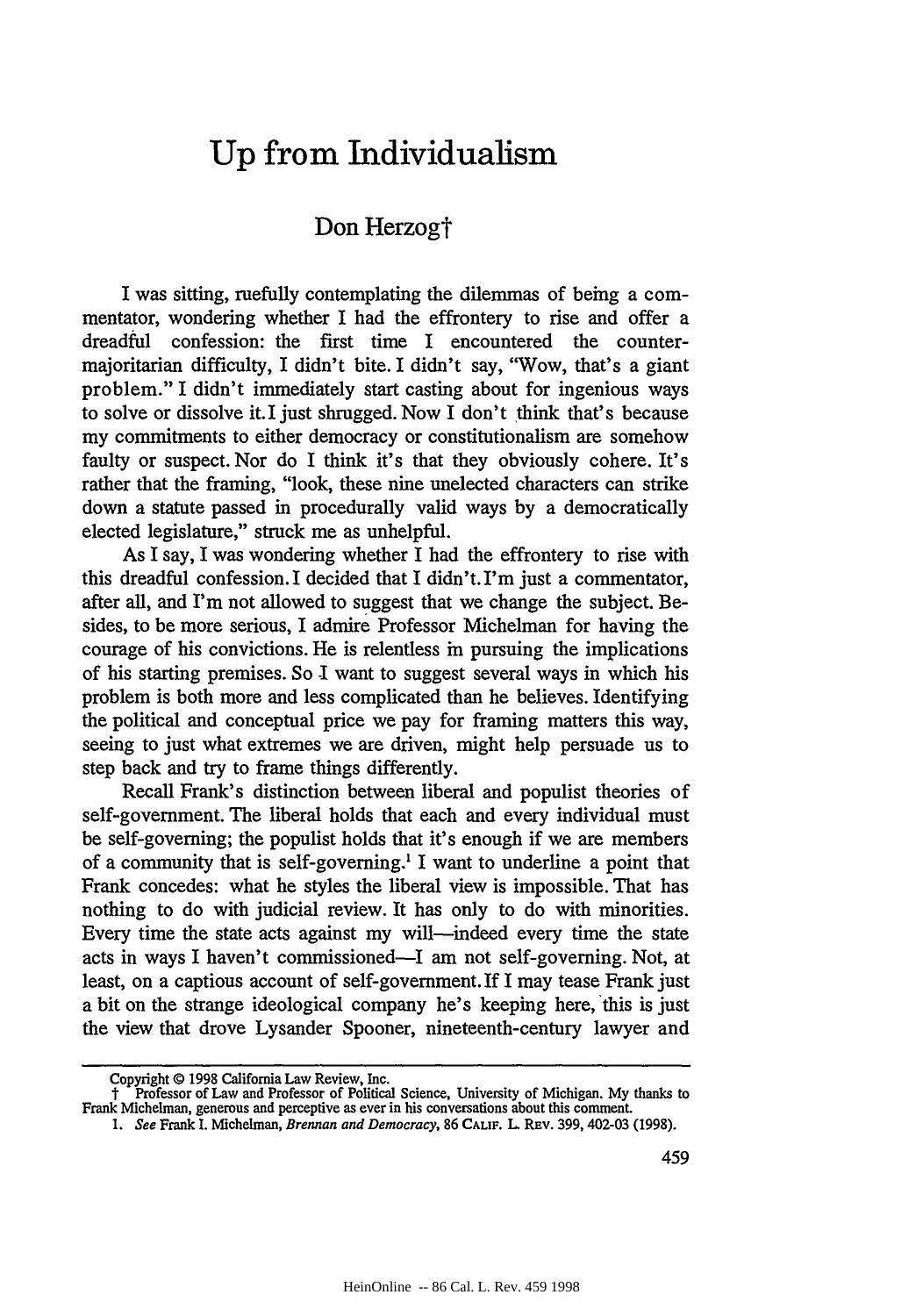hero of today's libertarians, to the eccentric views that ballots are morally indistinguishable from bullets and that the Constitution wasn't intended to establish a government.<sup>2</sup>

Nor do I see any reason to take Frank's liberal-I'd rather say "liberal"-account as an ideal, worth striving for even if we can't ever attain it, for the only strategies I can imagine for pursuing it are viciously anti-liberal: we could stifle dissent, brainwash people, and so on. How else could we eliminate minorities? The populist account, seeing us as members of a community that taken collectively governs itself, is the only viable account on offer. (Thus my title: the "individualism" to be jettisoned is a methodological position, not any first-order moral or political view. I am as devoted to autonomy, to the right of the gutsy or downright deviant to do their thing-provided of course they don't harm others etc. etc. ad nauseam-as anyone I know. But *that* kind of individualism is a political view, to be exhibited and defended in richly sociological terms.<sup>3</sup> The suspect form of individualism dictates that we must always reduce talk of such social collectives as communities and institutions to talk of individuals.)

But does the populist account settle for something crummy? Does it fail to redeem what's intuitively attractive in the promise of democratic self-government? (A historical point to ponder: Self-government has had two antonyms, being ruled by foreign armies and subjects being ruled by aristocrats and kings. The populist account surely is the opposite, or an opposite, of those two distinguished traditions.) Frank complains that seeing us as identifying with a community that collectively makes these decisions turns democratic self-government into feeling, not action; identity, not agency. I think not; at any rate I think he's moving too quickly. Consider:

- The sports fan jumps up from his couch at the buzzer, turns off the TV, and screams, "We won!" This seems to me feeling, not action; identity, not agency. (But what if he jumps up in the stands after cheering himself hoarse, thinking about the hometeam advantage and his instrumental role in helping the team keep an emotional edge?)
- **"** You are an American citizen, with no dual nationality. But you happen to be obsessed with Irish politics. You huddle over your short-wave radio listening to the news; you rejoice at the introduction of divorce; you curse Ian Paisley; you wonder about the precise nature of your affection for Mary Robinson. Now you're like the sports fan, passively watching a game in which you have no role.

*<sup>2.</sup>* See **LYSANDER** SPOONER, **No TREASON** (1867).

<sup>3.</sup> That's one way of putting the central aspiration of **DON** HERZOG, HAPPY **SLAVES** (1989).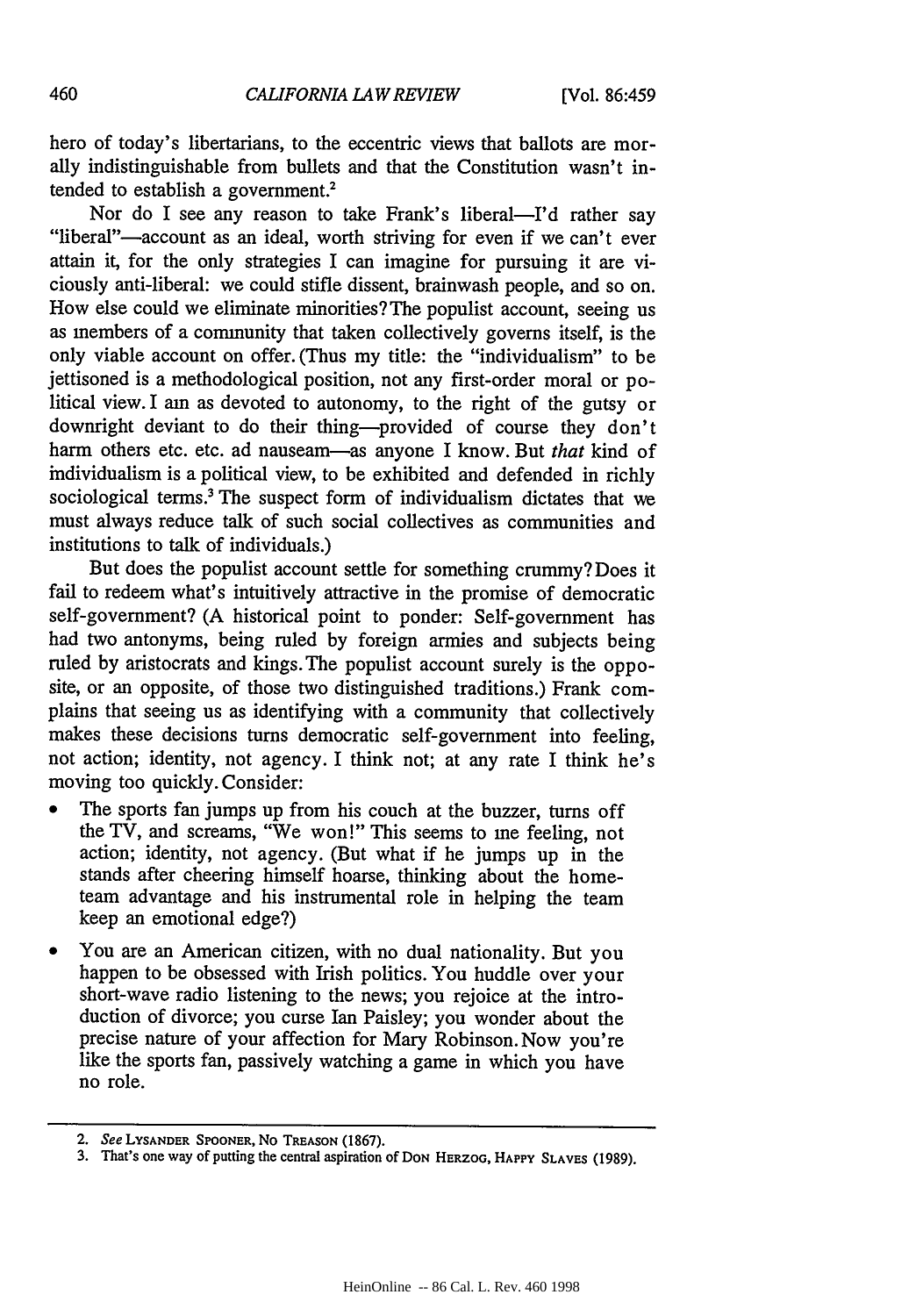- The democratic citizen works hard on a measure: she argues with her friends and coworkers, stuffs envelopes, attends meetings, and donates unseemly scads of money to an unseemly PAC. The measure prevails. "We won!" she says. Here there is action, for sure, but the we refers to the prevailing majority. What about the minority? Are they victims, succumbing to heteronomy, not enjoying self-government?
- **"** A limousine liberal, fine representative of an endangered species, notices to his chagrin that the federal government is aggressively promoting the marketing of US cigarettes in foreign countries. He thinks this a decidedly bad thing, but hasn't done anything at all about it. Sadly, he murmurs, "We're killing foreign teenagers to make money." Here the we refers to all of us Americans, regardless of our views on the issue, regardless of whether we even are aware of it, regardless of what we might have done: state action implicates all of us. This case is tricky. Is the we the same as that invoked by the sports fan on the couch? I'm inclined to say no, because the sports fan can't get in the game but the citizen can. Remember that we routinely extend agency to hold people accountable for things they haven't done but could and should have done.
- **"** Because of her staunch Christian commitments, a citizen believes that abortion is the murder of innocent human life. She pours her heart into campaigning for a constitutional amendment banning abortion. She fails. Need she identify willy-nilly with the prevailing legal view? Couldn't--wouldn't-she urge that she is heteronomous, forced to submit to a will very much not her own? Maybe so: I don't think there's some brute fact of the matter about these things. It depends in part on how she conceives of herself, how she draws the boundaries of her own identity, or, if you like, the nature of her allegiances. It would be reasonable for her to feel implicated by the current view: and I wouldn't want *feel* here to summon up the sort of thing Frank characterizes-or lampoons-as a mere mood or emotional fancy.4 (Contrast how she might respond to learning that Sweden permits abortion.) It would be reasonable for her not to feel implicated. Arguably-but it's an argument that would take too long here—people lead richer lives when they refuse to secure their autonomy by shrinking the scope of their commitments to others: Grettir shouldn't be the ideal of individual autonomy.'

I mean these crude vignettes to suggest that genuinely collective action isn't the least bit mysterious. Otherwise subtle legal theorists

#### **1998]**

*<sup>4.</sup> See* Michelman, *supra* note 1, at 418.

**<sup>5.</sup>** I'm thinking of the medieval Icelandic saga, whose strength hero isn't just outlawed but shuns all social contact as a threat to his independence. For a translation, see GRETTIR's SAGA<br>(Denton Fox & Hermann Palsson trans., 1974).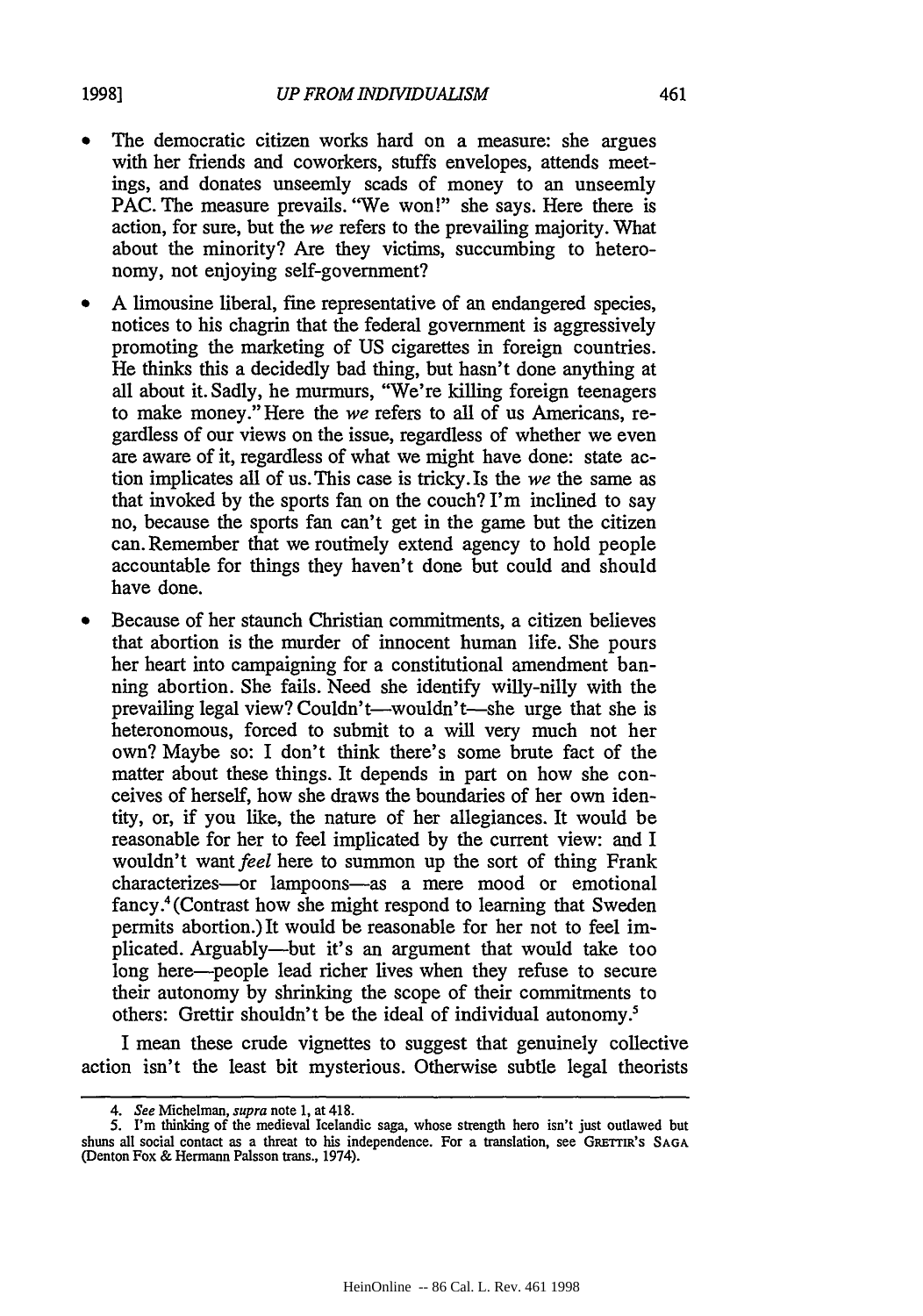routinely lapse into crass skepticism here, summoning up scarecrow images of group conscionsness, organicism, and the like. One doesn't have to believe in Casper the Social Ghost to think that groups can act.<sup>6</sup> In fact, I find it impossible to lend any clear sense to the thought that individuals are finally prior to institutions. Methodological individualists in the social sciences proclaim that there's no such thing as Congress, no possibility of Congress, without 535 individual Congresspersons. Sure, but there's no possibility of being a Congressperson without the institution of Congress. Or again, if 100 Senators and the Vice President find themselves at a Georgetown cocktail party, they simply cannot pass legislation or censure a colleague or even, strictly speaking, debate a bill on the merits. They cannot do these things even if each and every one of them sincerely believes that is what they are doing, not even if each and every one of them knows that all the others share the belief. Instead, a series of conventions, including calling the group to order in the chamber, are required to mark off the possibility of their acting as a group. So their mental states aren't decisive, aren't even particularly relevant. Notice that they can also be acting as Senators-say, placing remarks formally on the Congressional Record-without knowing or believing that is what they are doing, say while they think they are just clowning around. Yet again, think of the everyday social practice of introducing yourself, offering a quick sketch of your personal identity. What you do, in fact, is rattle off a series of social roles you occupy: you're a professor, a husband, and so on. But roles are just defined by their places in institutions.

So too, groups can have a genuinely common good that isn't the sum of their individual members' goods: contrast how easily Frank falls into the summation of people's expressed preference vectors.7 Indeed, groups can have a common good that isn't good for *any* individual. Suppose that not a single member of your law school faculty finds it worthwhile, all things considered, to pitch in and do a conscientious job helping govern the school, since serving on committees or showing up at job talks and faculty meetings is too cumbersome. Still the school will be better off if its members are reasonably conscientious; it will run better. A law school is in fact the sort of thing that can flourish. Sometimes its members will flourish as it does: their careers will go swimmingly, they will relish teaching newly improved students, and so on. But its flourishing doesn't *consist* in the members' flourishing. And again, sometimes its members will not flourish as it does: sometimes the

**<sup>6.</sup>** For a useful corrective to the usual skepticism, see **MARGARET GILBERT, ON SOCIAL FACTS** (1989); **GILBERT,** LIVING **TOGETHER** (1996). *7. See* Michelman, *supra* note **1,** at 404.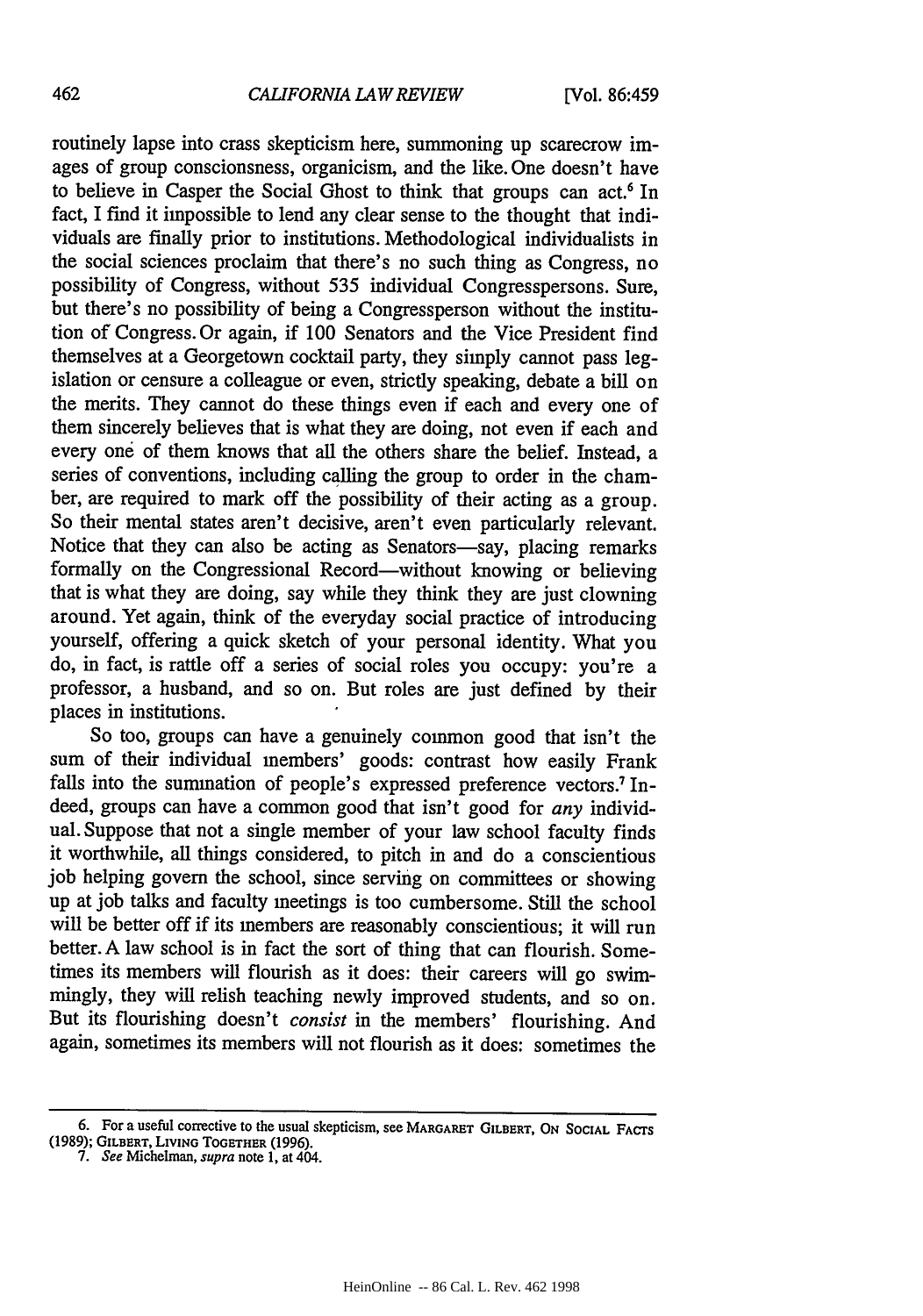school's flourishing will be purchased at the price of the members' doing badly.

I think, then, that we should abandon Frank's stringently individualistic reading of self-government and that we shouldn't be the least bit forlorn about doing so. But I'm jumping a bit ahead of myself; I want to pay more sustained attention to Frank's discussion. So let's ask: What's so special about judicial review? Other institutional arrangements of the modem state raise very much the same problem that tantalizes those riveted on individual autonomy. In this sense, the problem is worse than Frank suspects.

Consider the administrative state. Decades ago, the political scientist Ted Lowi urged that the rule of law was dead, destroyed by bureaucracy.<sup>8</sup>Legislatures, he railed, didn't pass real laws any more. They threw up their hands and delegated authority to unaccountable bureaucrats: "Whereas," he imagined modem laws saying, "this is a huge problem, and whereas we haven't got the time or information to figure out what the hell to do about it, we hereby broadly empower some new agency to take the invidiously abstract and flaccid language we will now write and turn it into real rules." There is something grand, to be sure, in the spectacle of the Supreme Court wrestling with abortion or hate speech. (But they wrestle too with the interstate commerce clause and the tax code.) Still, bureaucrats are out there drafting rules on zillions of subjects, rules that will have the force of law-rules that, in the post-*Chadha9* world, our elected legislatures can't even overrule, and that, in the *post-Chevron°* world, officially require extraordinary deference from courts. Notice that the situation Lowi describes might be taken simultaneously as a challenge to the rule of law and a challenge to democratic self-government.

Or consider the Federal Reserve Board. The Board has a remarkable level of autonomy in its decision making, and what Congressional oversight is imposed in committee hearings and the like tends to be remarkably deferential. (Recall Supreme Court confirmations in the good old days.) The stuff that Alan Greenspan has to worry about dailyhere's a confession I will publicly make—turns my eyelids into a lead alloy at a moment's notice. But it is politically crucial. And I can't do a thing about it. Notice too that economists might not give a damn about topics that happen to engage me, like contempt for pariah groups and the conservative assault on democratic debate, but be passionately interested in the prime interest rate.

**1998]**

<sup>8.</sup> See Theodore Lowi, The END or Liberalism (1969).<br>9. INS v. Chadha, 462 U.S. 919 (1983).<br>10. Chevron U.S.A. Inc. v. Natural Resources Defense Council, Inc., 467 U.S. 837 (1984).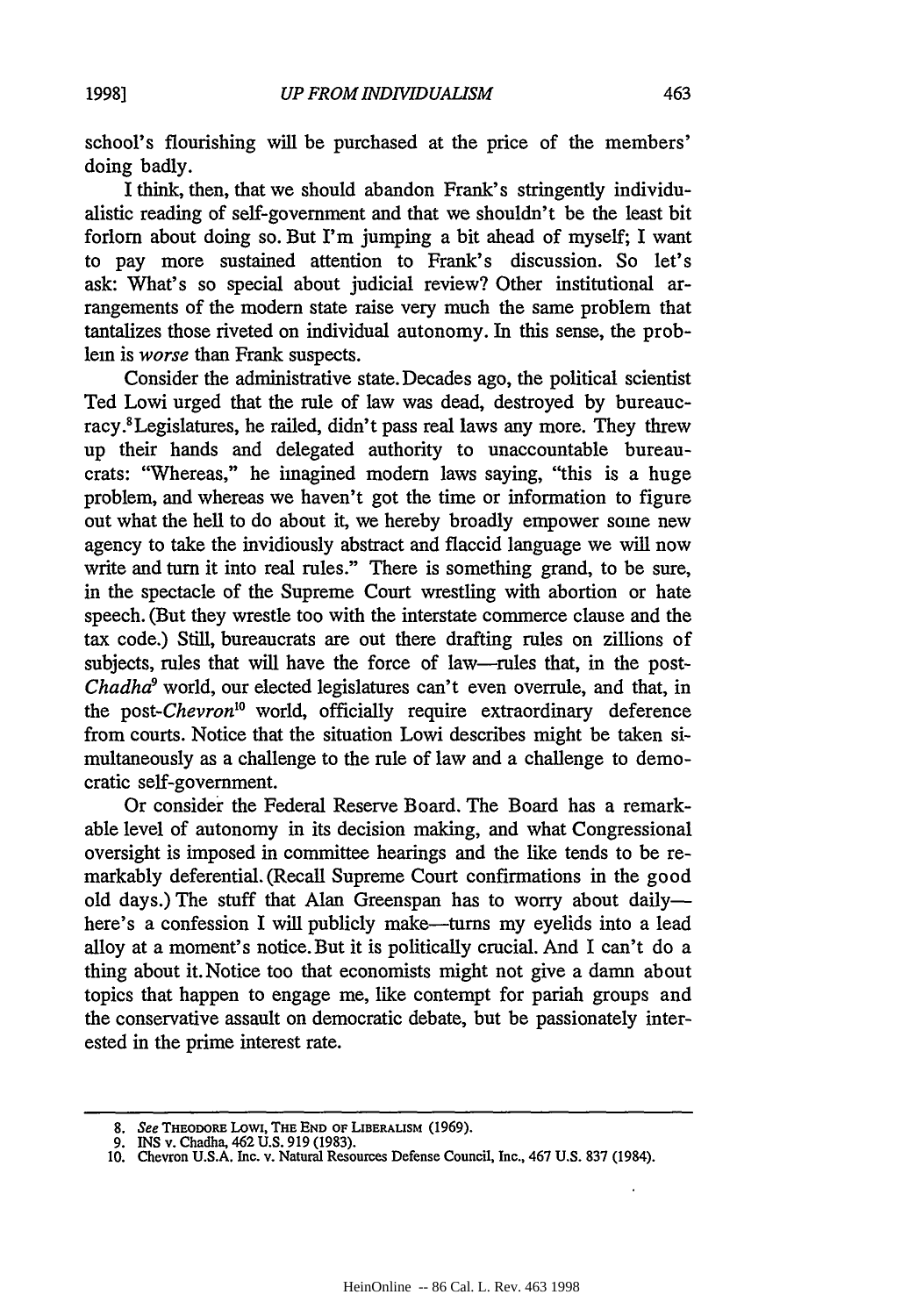Now one could say about both the bureaucrats and the Fed that they are enabling conditions of democratic self-government. Forcing Congress to draft administrative rules themselves wouldn't be a triumph of democratic self-government. It would instead grind the legislature to a halt. (This is just an application of a point about power: Aggregating all power to yourself makes you less powerful, not more. To be powerful, a principal requires powerful agents. So too with the people: imagine the so-called direct democrat who thinks it would enhance our autonomy if we could draft-or had to draft-bureaucratic regulations in mass popular conventions.) In a roughly similar way, one might argue that taking the decisions of the Fed out of the hands of the legislature is of course a constraint, but it's a constraint that opens up possibilities that would otherwise be unavailable. *Whatever* one is inclined to argue, those with Frank's individualistic concern for self-government have no reason to restrict their attention to judicial review.

I want to turn finally to Frank's concluding comments on epistemic interaction, the it-ain't-everything-but-it's-better-than-nothing solution that he thinks comports in the main with Brennan's jurisprudence.<sup>11</sup> I want to link these comments to a contrast Frank invokes in passing. I'm not sure how deliberate his invocation is—the contrast in question is many centuries old now and it springs to tongue or pen or computer rather more easily than it actually springs to mind—but it's his contrast nonetheless: I have parol evidence. Frank tends to gloss constitutionalism and the rule of law in terms of reason, self-government and politics in terms of preference or desire. I'm inclined to doubt the contrast, so put. Not, I should emphasize, for the reason we associate with the crass side of legal realism, with Jerome Frank (and not, alas, Holmes or Cohen or Llewellyn)—that judicial interpretation might be unmasked as the imposition of the judge's preferences.<sup>12</sup> That line of argument is unutterably crude; on these matters, Professor Dworkin's views are infinitely better.<sup>13</sup> Instead, I doubt the contrast because democratic politics is ordinarily chock full of reason-giving, argument, and deliberation. (So Frank himself noticed some years ago, though he then thought of this in terms of republicanism. 4) But maybe, then, the counter-majoritarian difficulty is a real difficulty for people who believe democracy is fundamentally a matter of preference aggregation. Maybe those of us inclined to think of democracy as government by discussion shouldn't take the bait.

Anyway, the Supreme Court, Frank suggests, might be taken as duly considering the reasons offered by far-flung and diverse social

*<sup>11.</sup> See* Michelman, *supra* note **1,** at 420-27.

**<sup>12.</sup>** JEROME **FRANK, LAW AND THE** MODERN **MIND (1930).**

**<sup>13.</sup> I** prefer the statement in RONALD **DWORKIN,** LAW'S EMPIRE **(1986).**

<sup>14.</sup> *See* Frank I. Michelman, *Law's Republic,* **97** YALE **L.J.** 1493 **(1988).**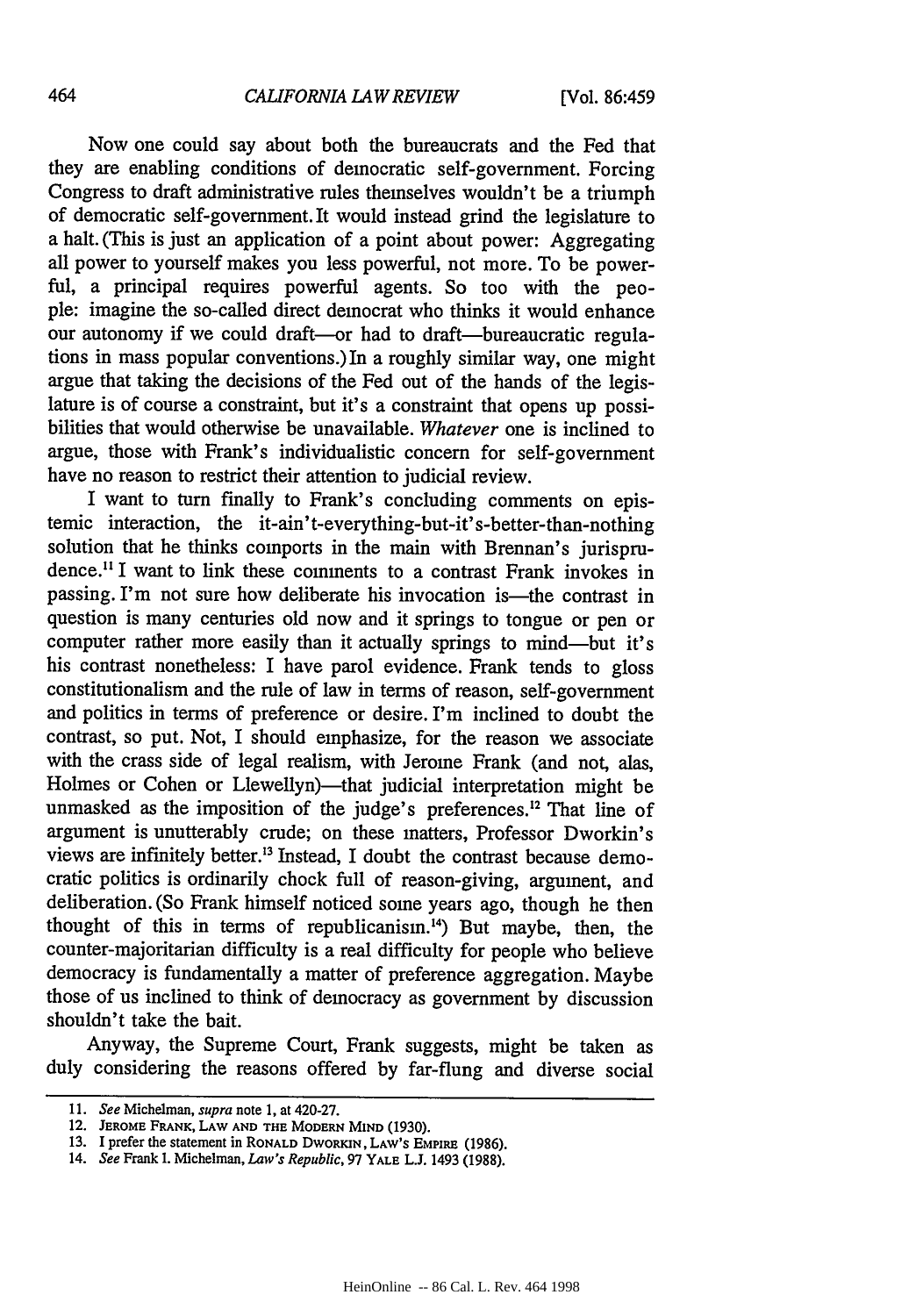actors. So they might. But reasoning, I want to suggest, must already be deeply political, in ways further radicalizing the 'implications of Frank's starting premises. Here's why.

Classical empiricists of the Enlightenment were fond of urging people to think for themselves. Don't defer to others, they insisted; don't take things on faith; be skeptical, be critical, think things through for yourself; make sure you justify your beliefs, because only justified beliefs qualify as knowledge. This is invigorating advice. It is epistemic self-government. But-if we construe it on the model of Frank's "liberal" reading of self-government-it's impossible.

As a matter of brute fact, we are hugely and irrevocably dependent on others for what we know. I believe the Soviet Union fell in 1989 because I read about it in the newspapers: that is, because other people told me. "But you saw a bit of it, with your own eyes, on TV!" That is, I saw scenes that other people told me were the fall of the Soviet Union. "You could fly there yourself!" That is, I could get on a plane and fly to a place that others would tell me is Russia and the people there would tell me about what happened in 1989. And I would believe them. I believe that this is Frank Michelman and that this is Ronald Dworkin and that this is the inaugural lecture of the Brennan Institute at NYU, all because people have told me so. I have no reason to doubt them, of course, but that doesn't mean I somehow made up my mind for myself. I also believe that 2x2=4, but only because it was drummed into my head when I was a kid. I happen to know enough philosophy of mathematics to know that I can't myself justify the belief.

Now suppose that we construe politics as the realm of controversy over legitimate authority. Notice that we have controversies about epistemic authority: about who to believe, in what ways, on what subjects, and so on. Are moral philosophers' views on abortion more credible than those of the Roman Catholic Church? than those of the fabled man on the street? than those of doctors who administer abortions? or those of women who have had them? Whose views on political economy should we adopt, those of the *Economist* or those of the *Nation?* And so on. We have a division of epistemic labor. Some of it seems relatively uncontroversial. It is better to believe what Frank tells you about public law on welfare entitlements than it is to believe me. But some of it is bitterly controversial, and rightly so.

What you believe depends on who you believe. (But there's no strict priority relationship: who you believe depends on what you believe, too.) Worse, what you know depends on who you know. (And again, who you know depends on what you know.) Now we can see a new threat to individual autonomy (on Frank's Spooneresque reading of it): Every day, you accept beliefs from others who don't share your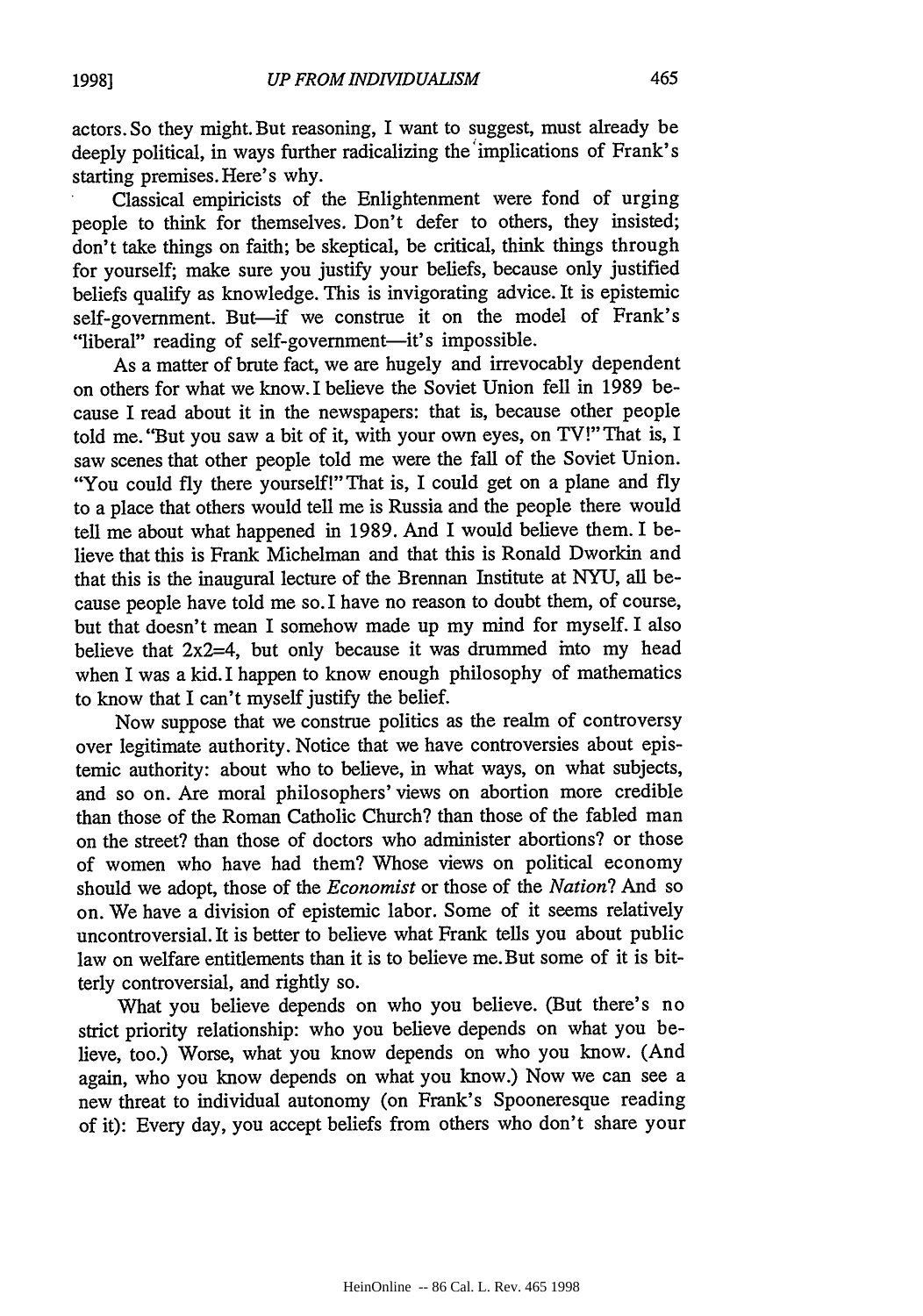preferred account of epistemic authority. Worse, you live under the reign of social institutions with their own official accounts. Epistemic authority, too, isn't a natural fact; it is, in Frank's fine phrase, politically decideable.

Frank imagined the Supreme Court as the tribunal of reason, democratic in being epistemically responsive to a wide range of views. Here, alas, I have to dissent not just from Frank but apparently also from Brennan. The Court manifestly isn't and shouldn't be a freewheeling arena of political agitation. If it were, Frankfurter's old worries about super-legislatures would apply in force.<sup>15</sup> (I say this ruefully. It is not easy to make me sympathize with Frankfurter or disagree with Brennan.) Existing law constrains who can come to the Court and what they can talk about. Think of rules of standing, the law of evidence, the treatment of amici briefs, as the law's internal account of epistemic authority.

Is there a democratic account of epistemic authority? Sure: it requires sneering at self-appointed poohbahs and pompous asses, being skeptical of the self-interested claims of the wealthy and powerful, and so on. And there is a tempting first pass at a more inclusive norm: Pay attention to the merits of the argument, not the status of the speaker. But that one looks perilously like returning us to the paralysis of the individualistic reading of classical empiricism, making up one's own mind on everything for oneself. Here I will shamelessly ask for your own epistemic deference-trust me, I've thought a lot about this: our controversies about epistemic authority are remarkably detailed and complicated.

Could we resolve them democratically? Well, we can and do discuss them in public. At any moment in the discussion, each of us is implicitly relying on a set of background beliefs about epistemic authority: we eagerly attend to some speakers, yawn at others. We can and do revise those beliefs over time. They are provisionally fixed; some are more entrenched than others (recall Quine'6); but they can always be criticized and revised. We just can't revise them all at once, for then we would have nowhere to stand, no other beliefs to rely on in evaluating the ones we're doubting.<sup>17</sup> We can change them if we want to. This, I suggest, is

**<sup>15.</sup>** See Frankfurter's dissent in West Virginia State Bd. of Educ. v. Barnette, **319 U.S.** 624, 648 (1943). The original reference to "super-legislature" seems to be Brandeis's dissent in Jay Burns<br>Baking Co. v. Bryan, 264 U.S. 504, 524 n.36 (1924). Some such distinction between courts and<br>legislatures is essential, thou routinely invoked by those otherwise sharply at odds with Frankfurter. See for instance Black's dissent in Southern Pac. Co. v. Arizona ex rel. Sullivan, 325 **U.S.** 761, 788 (1945), and Douglas's opinion in Day-Brite Lighting, Inc. v. Missouri, 342 **U.S.** 421,422 (1952).

<sup>16.</sup> For a useful introduction, W. V. QUINE, THE WEB OF BELIEF (1970).

<sup>17.</sup> The crucial text remains **LuDWIG** WITTGENsTEIN, ON **CERTAINTY** (1969) (exploring limits of Cartesian skepticism and failures of some rejoinders to it).